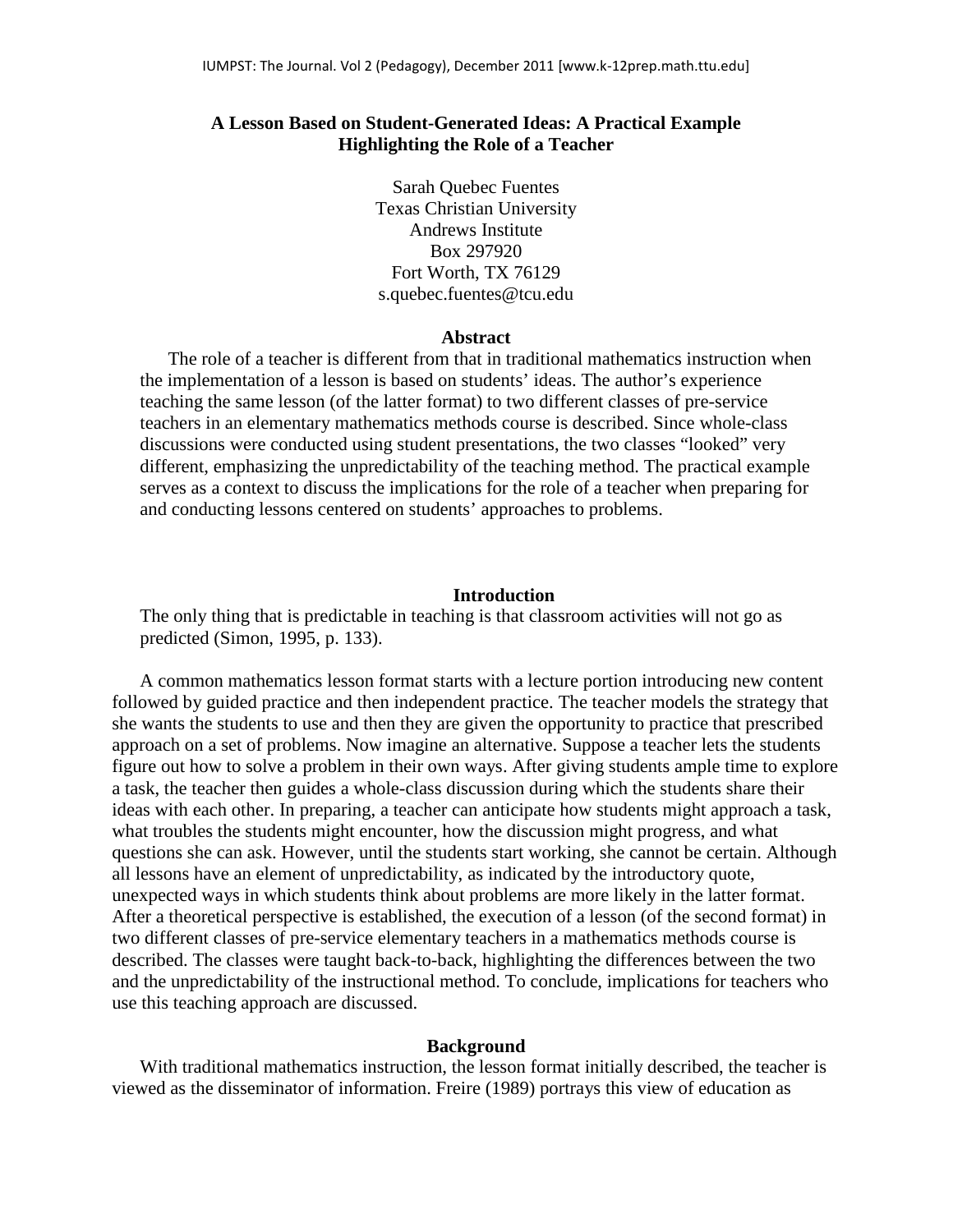"banking education" in which "the teacher is the Subject of the learning process, while pupils are mere objects" (p. 59). The teacher, the authority in the classroom, transmits knowledge to the students who passively receive the information. In doing so, the instructor makes the decisions about the "best" way for students to think about a problem.

In contrast to banking education, Freire (1989) offers an alternative, problem-posing education, in which the role of the teacher is re-conceptualized. "The teacher is no longer merely the-one-who-teaches, but one who is himself taught in dialogue with the students, who in turn while being taught also teach" (Freire, 1989, p. 67). The locus of control is shifted; the students' ideas and comprehension become central. Hiebert et al. (1997) similarly promote teaching and learning with understanding and define understanding in the following manner: "We understand something if we see how it is related or connected to other things we know" (p. 4). Hiebert et al. also describe components of a classroom that promote understanding one of which is the role of the teacher.

 Instead of acting as the main source of mathematical information and the evaluator of correctness, the teacher now has the role of selecting and posing appropriate sequences of problems as opportunities for learning, sharing information when it is essential for tackling problems, and facilitating the establishment of a classroom culture in which pupils work on novel problems individually and interactively, and discuss and reflect on their answers and methods. The teacher relies on the reflective and conversational problem solving activities of the students to drive their learning. (p. 8)

In other words, the major responsibilities of a teacher are choosing and creating tasks and developing a culture within the classroom in which reflection and communication are predominant.

Developing a classroom culture, as described by Hiebert et al. (1997), is a continual process. The culture, or social norms, of the classroom are mutually negotiated between the teacher and the students, especially when the students are accustomed to traditional mathematics instruction (Cobb, Yackel, & Wood, 1993). Hiebert et al. identify two responsibilities for the teacher in establishing the classroom culture: highlight different methods and redefine the role of the teacher. The students need to learn the type of mathematical activity that is valued. Instead of following a fixed procedure with a focus on getting the correct answer to a problem, the different methods used by students become the center of classroom interaction. In this situation, the teacher is no longer the sole authority on correctness. As a community, all members of the classroom have the responsibility to listen to each others' approaches and compare and evaluate them based on the logic of the mathematics. The teacher needs to guide the classroom discourse about the students' explanations of methods.

The teacher also chooses and/or creates a sequence of tasks that will support the students in meeting particular learning goals. "This means that the selection of appropriate tasks includes thinking about how tasks are related, how they can be chained together to increase the opportunity for students to gradually construct their understanding" (Hiebert et al., 1997, p. 31). To pick the activities, a teachers needs to understand the critical mathematical concepts and the ways in which students think about those ideas, knowledge which is accrued through experience working with students as well as by accessing the appropriate resources (Hiebert et al.). Simon (1995) coined the term *hypothetical learning trajectory* to describe this process of identifying the learning objectives, selecting the tasks, and hypothesizing how the students' ideas and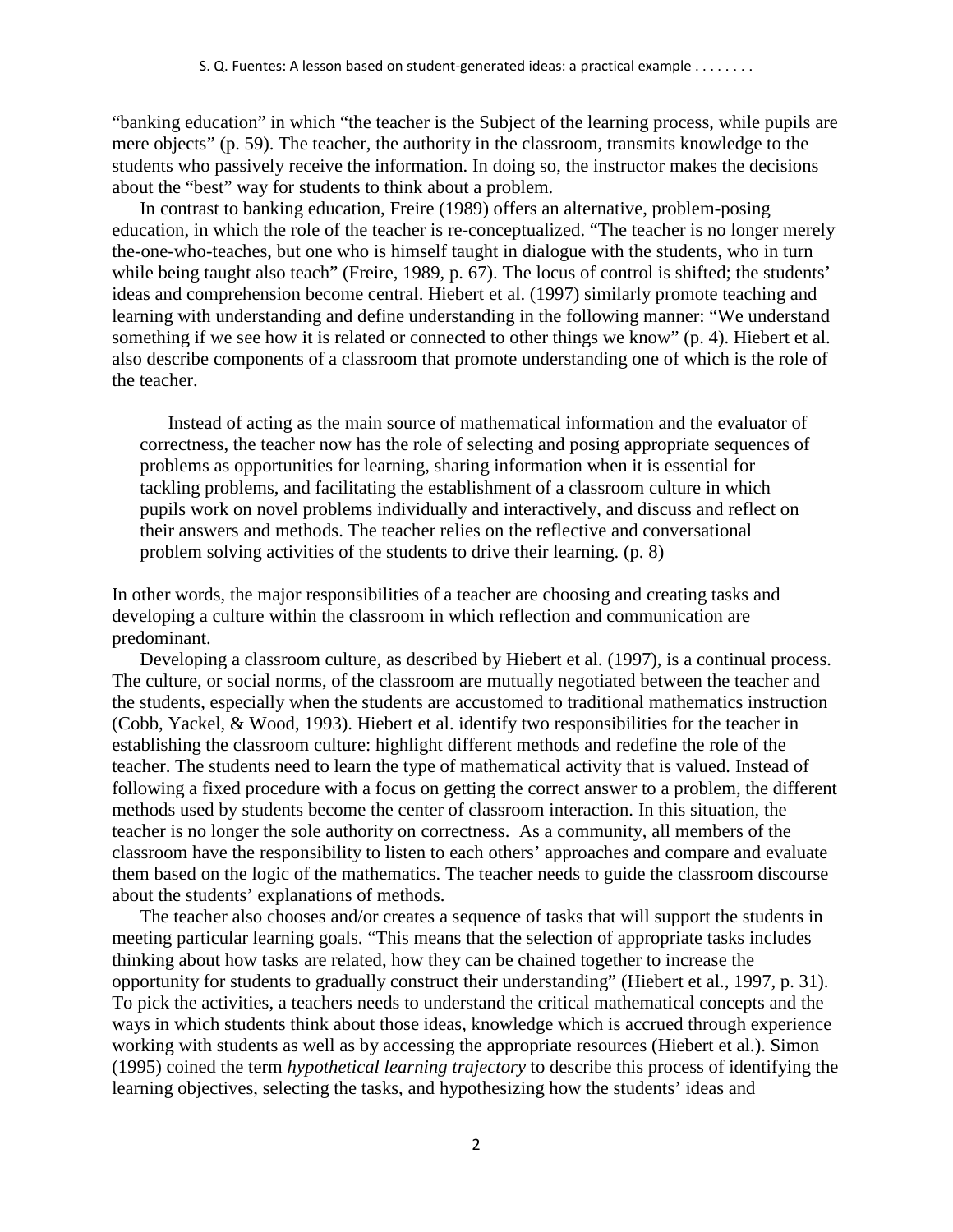comprehension will develop through engaging in the chosen activities. Since the students' thinking and understanding are only predicted, the hypothetical learning trajectory is continually reassessed as the teacher observes and interacts with the students while they are solving the problems.

We used these guiding principles to develop our elementary mathematics methods course and to create the lesson that is described in this article. Based on the various methods employed by the students in the two different classes, the hypothetical learning trajectory was modified differently in each class.

## **The Course and Students**

The lesson that is described occurred in the second semester of a two-semester mathematics methods course for elementary pre-service teachers. In this course, the mathematics content, including number and operations, geometry, measurement, data analysis, and probability, and methods to teach this content were integrated.We taught the concepts by modeling strategies that could be used in the elementary classroom. The students were engaged in doing mathematics throughout the class time.

There were 20 students in one section of the course and 19 in the other. In general, the students in this course were familiar with the mathematical procedures, but often lacked an understanding of the conceptual underpinnings of those procedures. We asked the students to engage in exploratory activities which exposed them to multiple invented strategies and algorithms with an emphasis on the logic and reasoning behind them. They shared their thought processes in small groups and whole-class discussions. For many of the students, this was a new approach to learning mathematics and some expressed frustration with the cognitive disequilibrium that was created. For example, during the first semester, one student said, "This is not like other mathematics classes. You make us think." By the second semester, the students were more accustomed to my expectations and the learning process; a classroom culture with a focus on learning for understanding was developing.

### **The Lesson Plan**

We opened the sequence of two lessons by giving the students a writing prompt: How did you learn to divide fractions? The students then worked though two sets of division of fraction problems. By working through the first set, we intended for the students to discover the common denominator algorithm. We chose the second set to help the students develop an argument to explain why the invert-and-multiply algorithm can be used to divide fractions. In the class described, the pre-service teachers worked through the first set of problems:

**a.** 
$$
6 \div \frac{3}{4}
$$
  
\n**b.**  $2\frac{1}{4} \div \frac{3}{4}$   
\n**c.**  $4\frac{2}{3} \div 1\frac{1}{6}$   
\n**d.**  $2\frac{1}{4} \div \frac{2}{3}$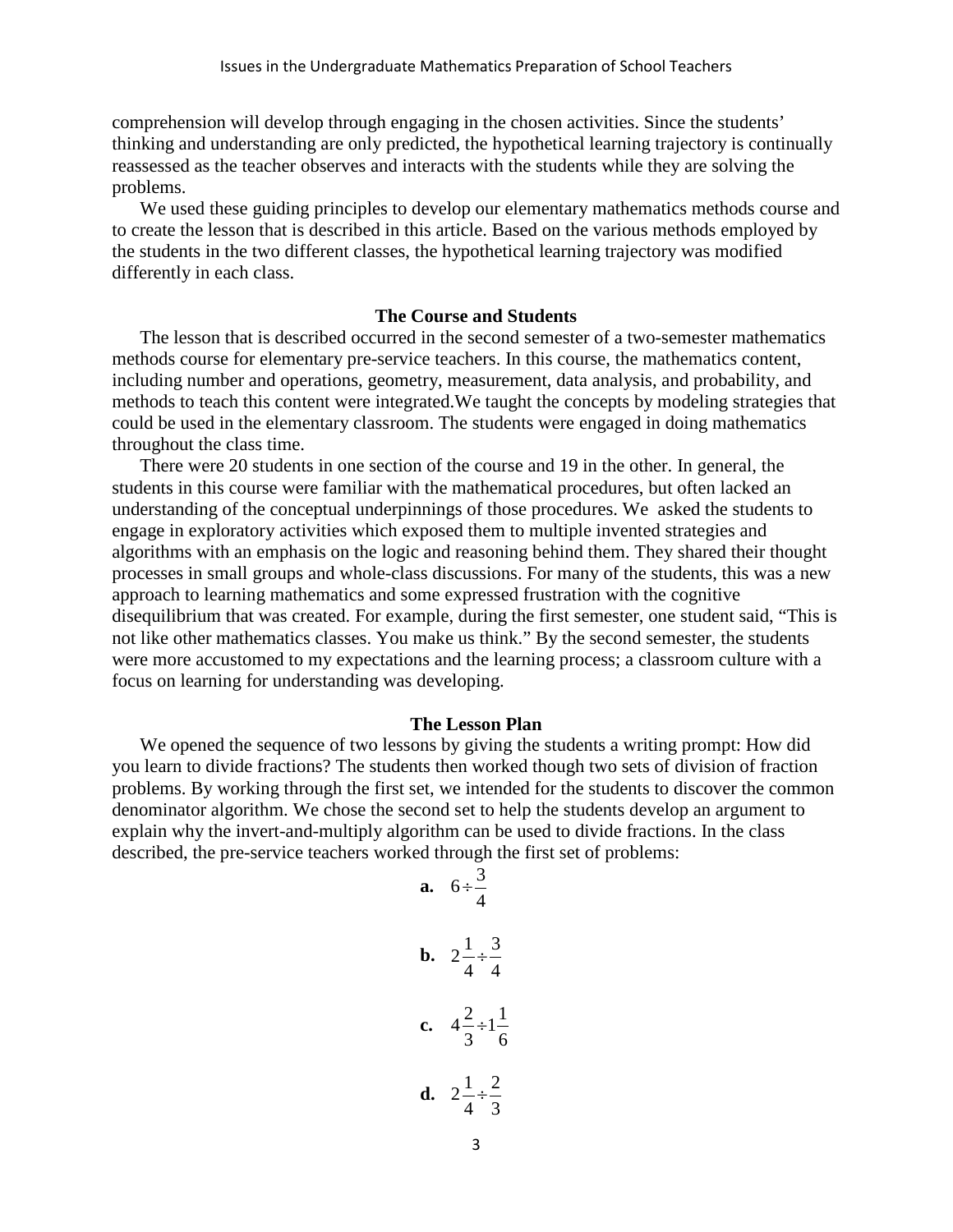$$
e. \quad 2\frac{1}{2} \div 3\frac{1}{3}
$$

The instructions specifically indicated that the students were to complete the problems *without* using an algorithm. Instead of practicing a procedure with which the students were familiar, my objective was for the students to use invented strategies, be exposed to an algorithm less commonly used, and develop an understanding of the more commonly used invert-and-multiply algorithm. The pre-service teachers were also given the option of using any available manipulatives such as counters, pattern blocks, Cuisenaire rods, or fraction strips. We deliberately chose and ordered the five problems. They increased in difficulty providing the students with the opportunity to construct their understanding. The quotient of the first three problems was a whole number and the quotient for the last two problems was a mixed number and proper fraction, respectively. The dividend and the divisor in the second problem had a common denominator; whereas, the dividend and divisor in the last three problems did not.

After the class had the opportunity to work through the five problems in small groups, several students presented their strategies using a document camera. From our classroom observations, We attempted to choose a sequence of approaches that built towards the objective of my lesson, in this case, the discovery of the common denominator algorithm for dividing fractions.

#### **The Implementation of the Lesson**

In both classes, the students' responses to the writing prompt were essentially different versions of the saying, "Invert and multiply. Don't ask why." We followed up by discussing the two messages that this maxim implies. First, a procedural orientation is supported by giving steps to follow to divide fractions. Second, students' curiosity about why a procedure works is potentially stifled. Although the students spent a significant portion of the class time working on the problems in groups, the focus of this article is on the subsequent whole-class discussions. The structure and flow of the conversation varied significantly between the two classes since it was based on the strategies used by the students. The following descriptions of what happened in each class are based on fieldnotes and student work.

**The First Class.** The group that shared their strategy for the first problem was the only group that used a physical manipulative (colored chips). The students represented the dividend using 24 chips with four chips per unit. Three-fourths of a unit was signified by one color and the remaining  $\frac{1}{4}$  with a different color. Initially, they counted the six sets of  $\frac{3}{4}$  and then realized that there was an additional two sets of  $\frac{3}{4}$  for a total of eight (Figure 1).

For the second problem, the presenters used circles (divided into four equal sections) to denote the unit and marked off sets of  $\frac{3}{4}$  to find the quotient (Figure 2). We asked the class to 4 compare the two approaches. The students noted that a unit is represented differently (sets of objects versus whole objects). Despite this distinction, each unit consisted of four equal parts. Both groups also used a measurement model of division; that is, they were figuring out how many sets of the divisor made up the dividend. For example, the students determined that there are three sets of  $\frac{3}{4}$  in  $2\frac{1}{4}$ .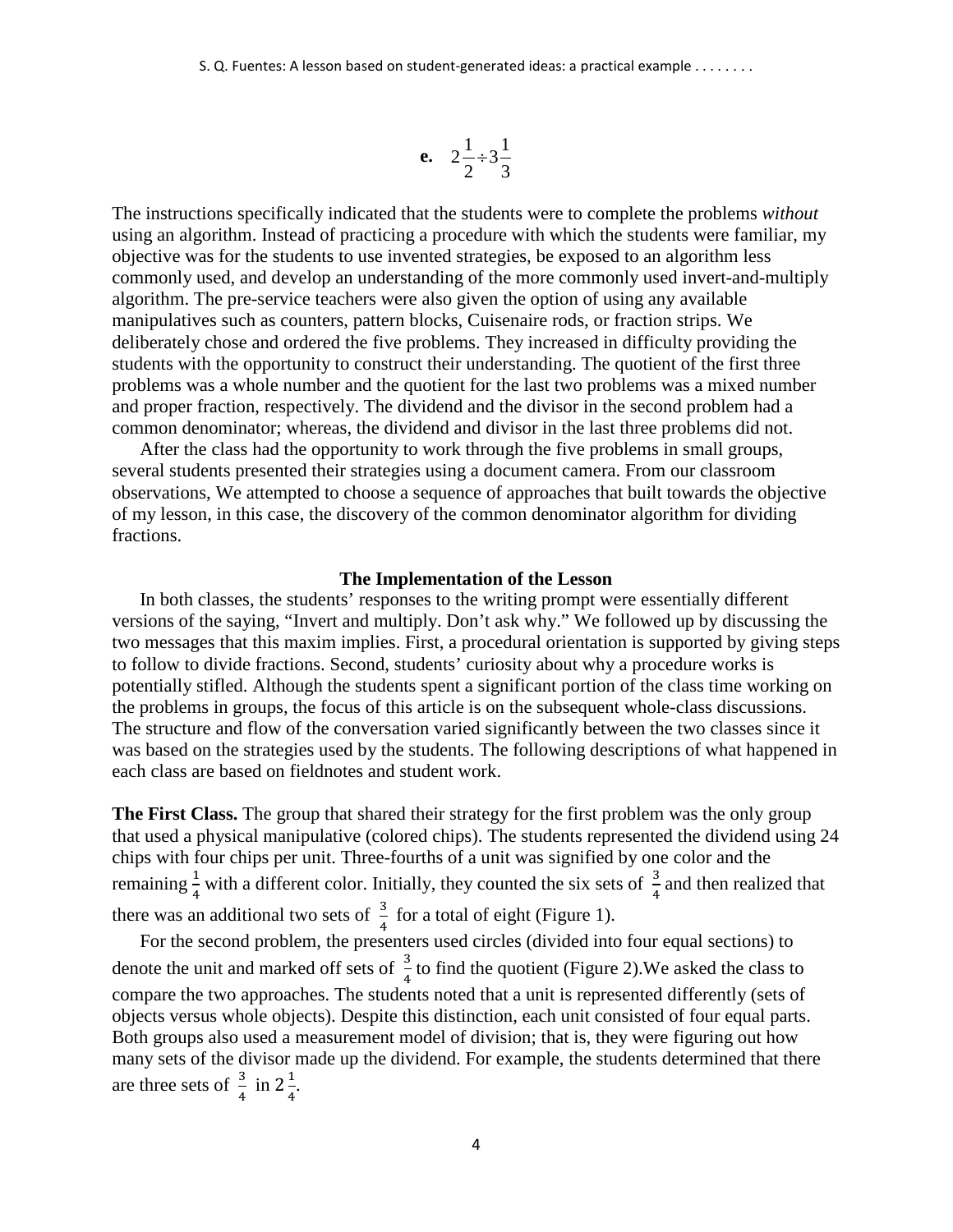

*Figure 1*. Strategy using colored chips for the first problem in the first class.



Strategy using circles as unit for the second problem in the first class.

Similar to the students that used circles, the group that presented the third problem used a rectangle to represent each unit in the dividend (Figure 3), dividing each unit into sixths to determine the number of  $1\frac{1}{6}$ 's that made up  $4\frac{2}{3}$ . When we asked how this problem was different from the previous two problems, the pre-service teachers explained that they needed to get a common denominator. (It is important to note the students introduced the idea of common denominator into the conversation.) We asked the class to consider this statement by examining the previous two problems. The students were also finding a common denominator for the first problem when they used 24 chips.



*Figure 3*.

Strategy using rectangles as unit for the third problem in the first class. (This is not the actual work presented but the work of another student that used the same model.)

One group explained its strategy, also using rectangles, for the last two problems. For the fourth problem (Figure 4), we followed up by asking why the quotient was expressed in eighths rather than twelfths, the common denominator. Another student pointed out that her group had posed this question and figured out an answer: Since they needed to figure out how many  $\frac{8}{15}$  $\frac{0}{12}$ 's made up the  $2\frac{1}{4}$ , they were counting sets of eight. We discussed how there is a transition from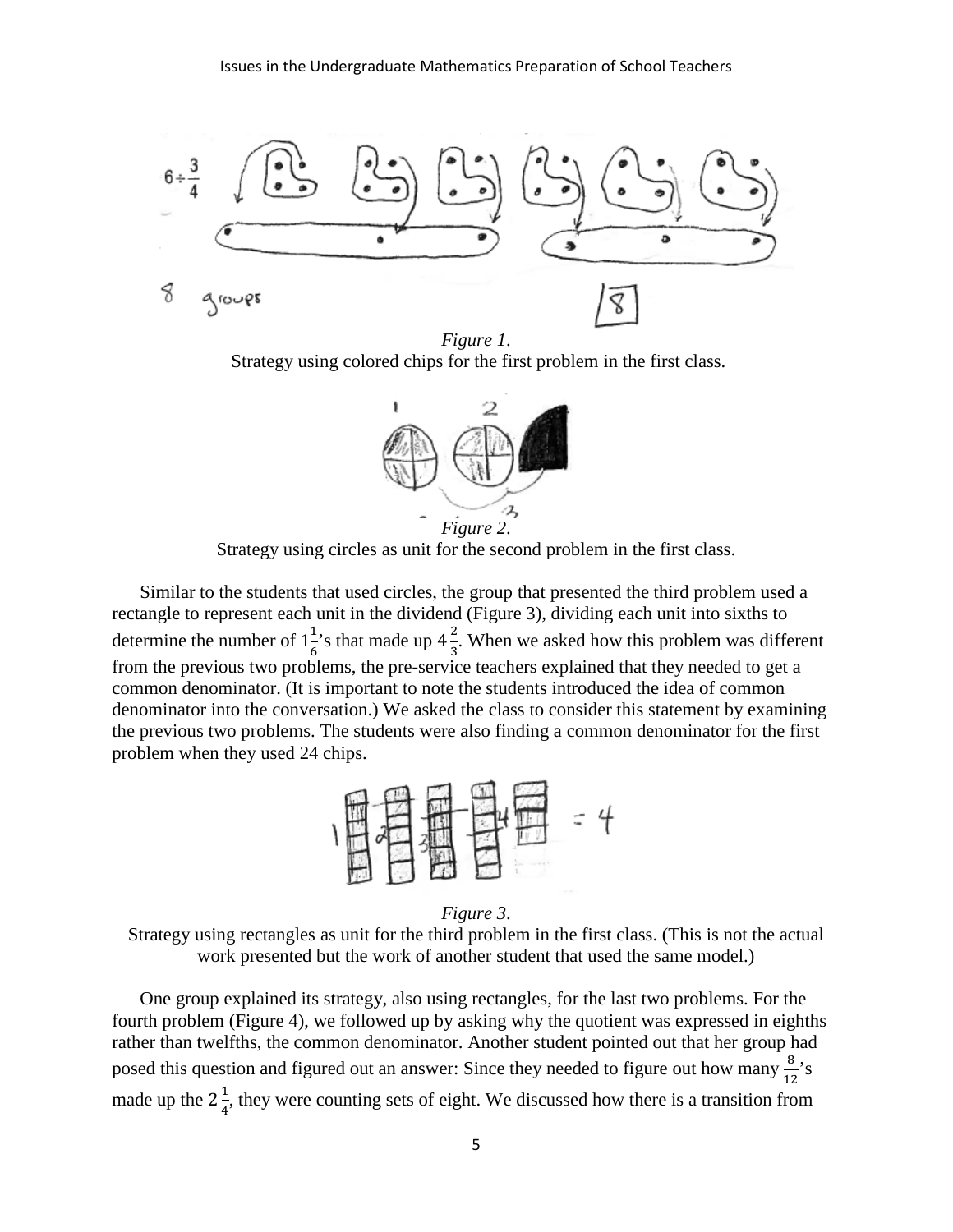the original unit when representing the dividend and the "new unit" when using the divisor to determine the quotient.



Strategy using rectangles as unit for the fourth problem in the first class.

 For the last problem (Figure 5), we asked the class about the difference between this problem and the previous four. The students noted that the dividend was smaller than the divisor. When we inquired about how this information affected the quotient, the pre-service teachers responded that it was less than one. (Initially, several students said that the quotient would be a fraction. We encouraged these students to be more specific.)



Strategy using rectangles as unit for the fifth problem in the first class.

On the handout displayed on the document camera, the presenter had written  $\frac{15}{6} \div \frac{20}{6}$  $rac{10}{6}$  and the quotient  $\frac{15}{20}$  (Figure 5). We pointed out these two expressions and the students realized that the answer was the quotient of the two numerators when the dividend and divisor were expressed with a common denominator. Since the pre-service teachers were curious about whether this strategy would always work when dividing fractions, we suggested that they try using it for the previous problem. (It is essential to mention to students that this process does not constitute a proof.) Once they verified the strategy yielded the quotient for the fourth problem, we gave the students the task of writing the steps for this algorithm (Figure 6).

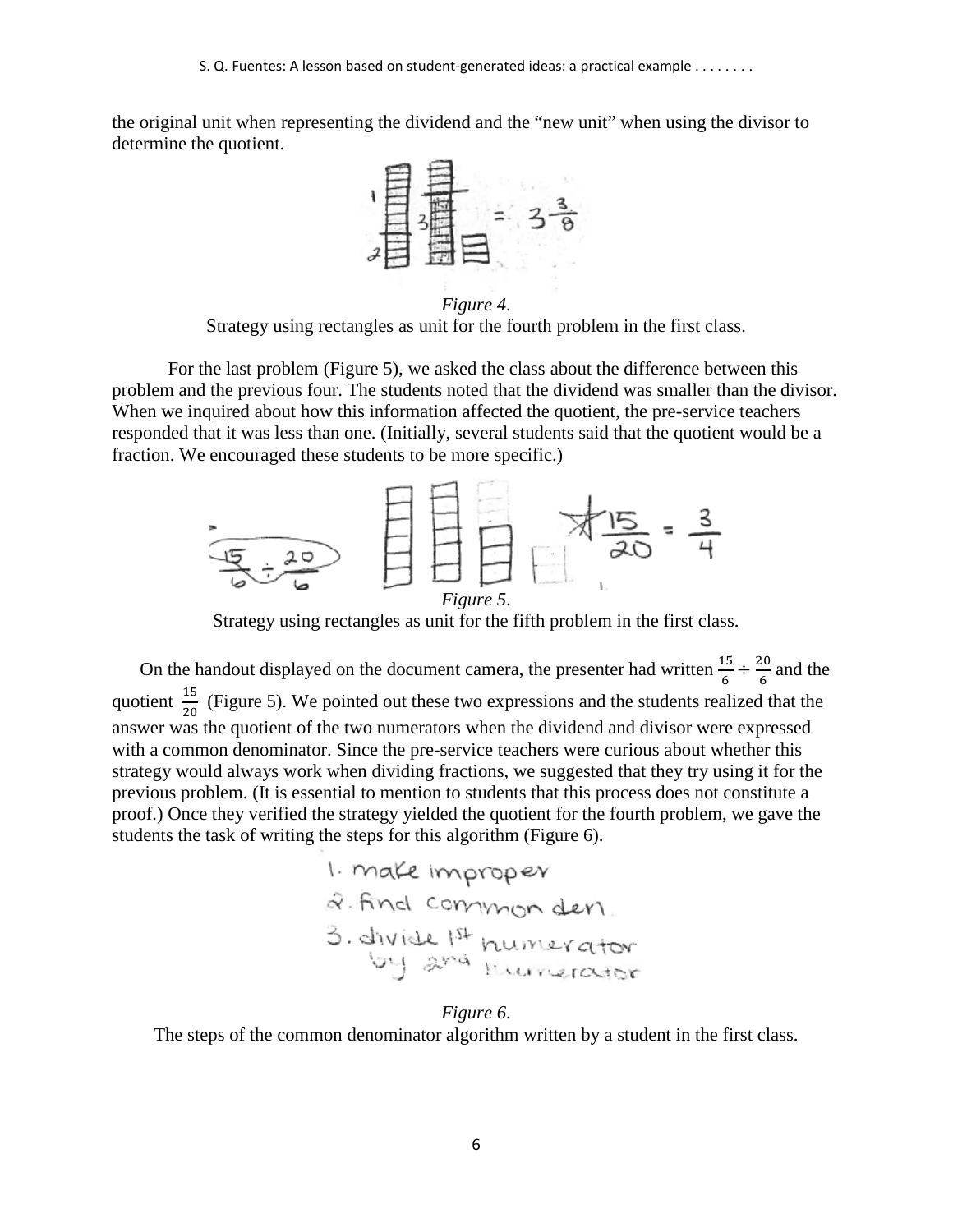We also made a connection between the common denominator algorithm and the invert-andmultiply algorithm. In the case when the denominators are the same, they divided to one after the divisor is inverted.

$$
\frac{15}{6} \div \frac{20}{6} = \frac{15}{6} \times \frac{6}{20} = \frac{15}{20}
$$

**The Second Class.** The whole-class discussion in the second class started in a similar manner as the first. The group that presented the first problem used the colored chips concluding that there were eight groups of  $\frac{3}{4}$  as labeled in Figure 7.



Strategy using colored chips for the first problem in the second class.

At this point, the conversation began to diverge from the previous class. Two of the groups used repeated addition to determine the quotient. One of these groups presented this strategy for the second problem (Figure 8). The students added  $\frac{3}{4}$  and  $\frac{3}{4}$  to get  $1\frac{1}{2}$  which they then converted to  $\frac{6}{4}$  $\frac{6}{4}$ . Adding a third  $\frac{3}{4}$  resulted in the dividend of  $\frac{9}{4}$  which enabled the pre-service teachers to conclude that the quotient was three. They also wrote the dividend as an improper fraction and realized that, with a common denominator, they could simply divide the numerators to determine the quotient. For the remainder of the problems, this group used the common denominator algorithm.



Strategy using repeated addition for the second problem in the second class.

The student who presented the third problem thought about it from a partition perspective of division, addressing the question: How much is one unit? For example, she changed the division problem to an equation:  $4\frac{2}{3} = 1\frac{1}{6} \times y$  (Figure 9). The *y* represents the unit; that is,  $1\frac{1}{6}$  of the unit is  $4\frac{2}{3}$ . She needed to figure out what part of the  $4\frac{2}{3}$  represented  $\frac{1}{6}$ . Since there were seven  $\frac{1}{6}$ 's, she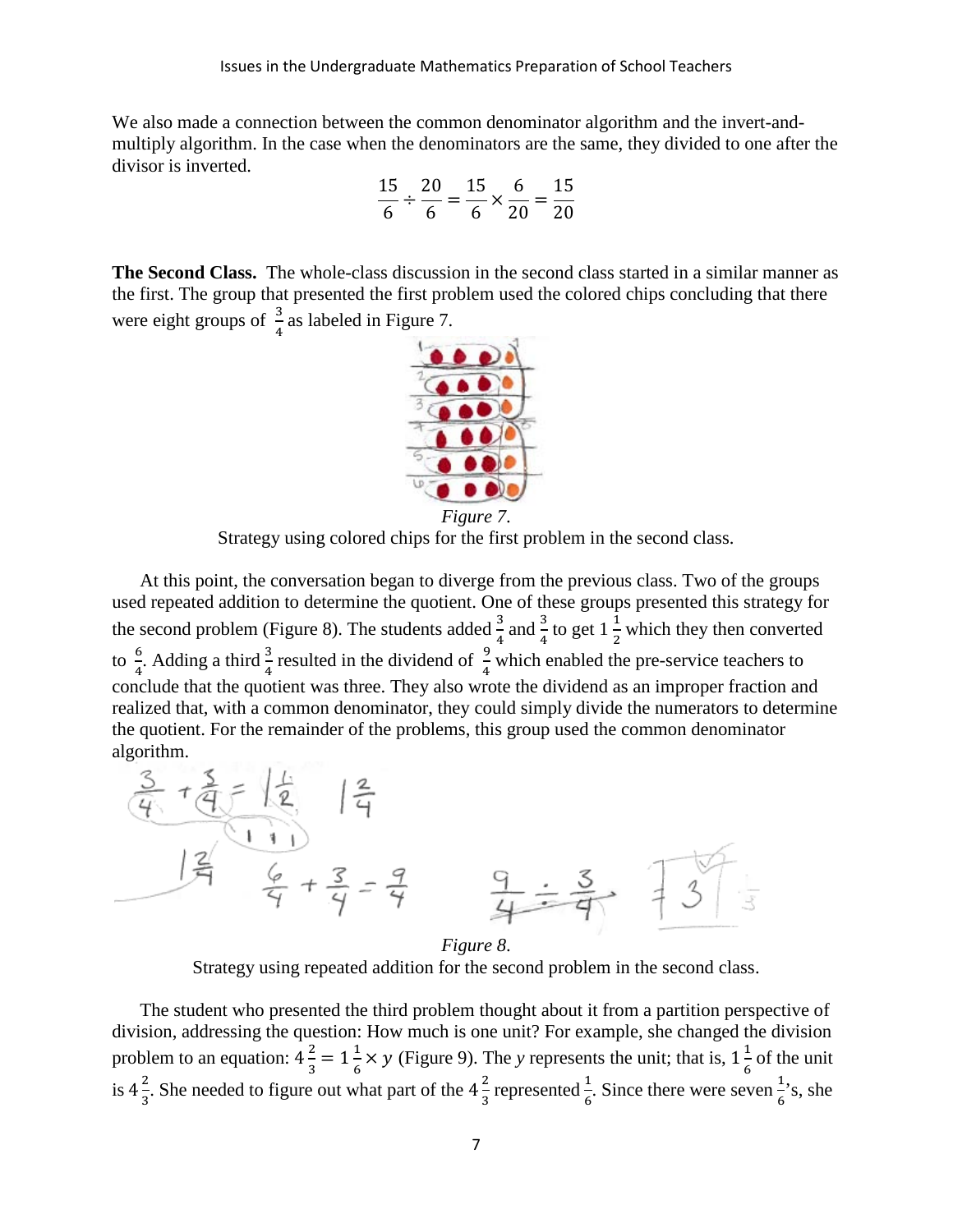divided the  $4\frac{2}{3}$  into seven equal pieces and removed one of those pieces to find the unit or the quotient which was four. We had debated whether to ask this student to present her strategy. When we visited her group, we listened to her help her classmates and initially had trouble understanding her approach, one that we had not anticipated the students to use. In addition, the method showed evidence of the invert-and-multiply algorithm rather than the common denominator algorithm, the objective for this particular lesson.



*Figure 9*.

Strategy using an equation for the third and fourth problems in the second class.

As expected, the students were confused; so, she also explained the use of her strategy for the fourth problem using colored chips (Figure 9). She again changed the problem to an equation,  $2\frac{1}{4} = \frac{2}{3} \times y$ , wanting to figure out the unit,  $\frac{2}{3}$  of which is  $2\frac{1}{4}$ . Therefore, she determined  $\frac{1}{2}$  (divided the chips into two equal groups) and then combined three of the  $\frac{1}{2}$ 's (multiply by three to get one whole). The other students asked why she used eight chips to represent a whole and she explained that she needed to be able to divide the chips that represented the  $\frac{1}{4}$  into two groups. We acknowledged to the students that we, too, had difficulty understanding the approach and encouraged them to try to explain what she had done in their own words. If they got stuck at a certain point of their explanation, they should ask a question. A discussion generated by student-to-student questions ensued. The presenter also referred the class to questions they had answered previously in the course when we were building fraction sense (e.g. If 12 counters are three-fourths of a set, how many counters are in the full set? (Van de Walle & Lovin, 2006)). Although the questions were not identified as division problems, the same line of the thinking was used.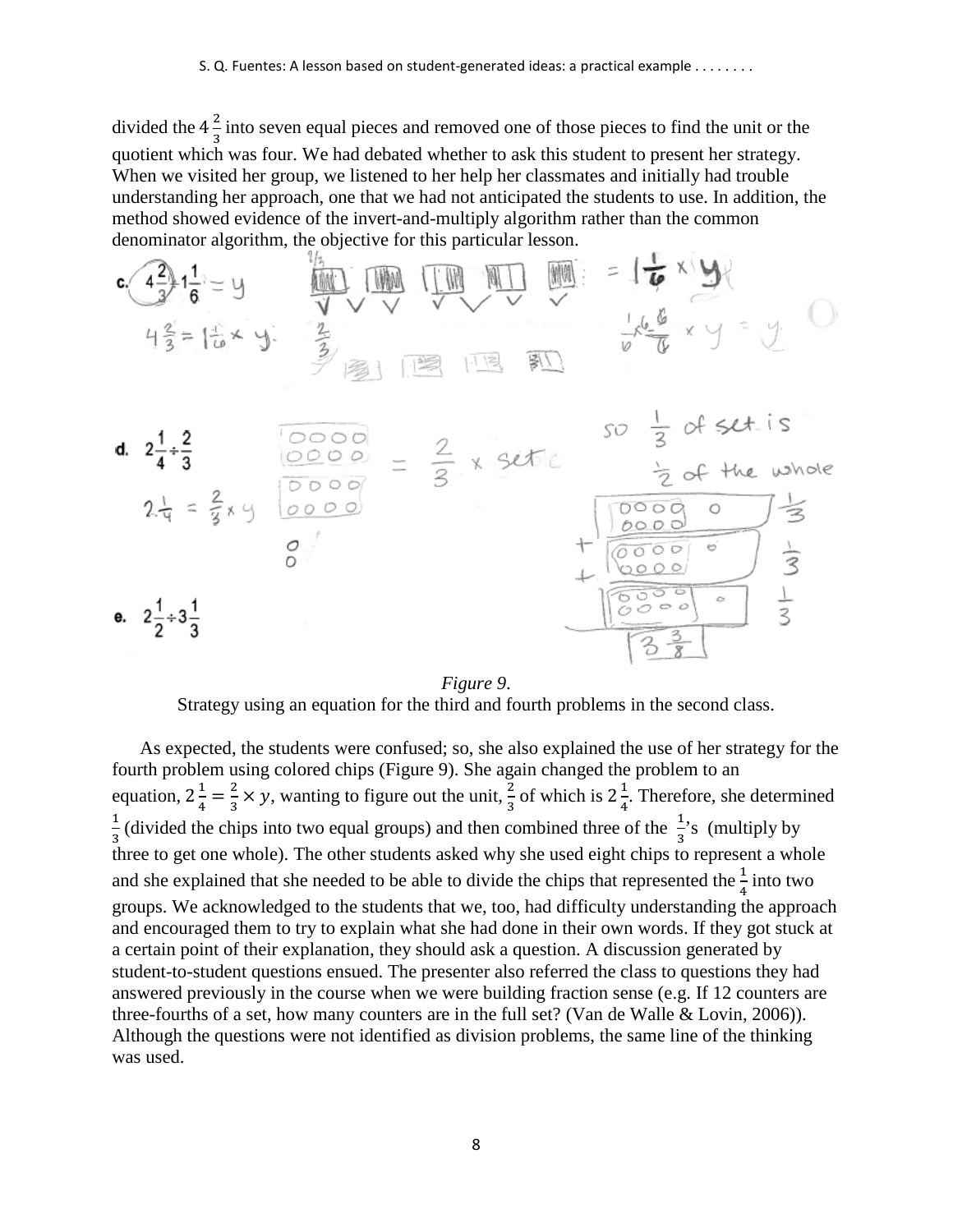The students wanted to practice the strategy on an additional problem which I created on the spot  $(3 \div \frac{2}{3})$ . Since the class time was coming to an end, we attempted to connect the approach to the invert and multiply algorithm (divide 3, the dividend, by 2, the numerator, to get  $\frac{1}{2}$  and multiply that value by 3, the denominator, to determine one whole). We could see that some of the students were still confused and said that we would explore the invert-and-multiply algorithm further in the next class.

To close, we requested that the other group that used the repeated addition strategy to explain how they discovered the common denominator algorithm. When solving the fourth problem, the students ran into trouble because the quotient was not a whole number. Initially, they expressed the quotient as  $3\frac{3}{12}$  (Figure 10). They ultimately realized that the quotient was actually  $3\frac{3}{8}$  by focusing solely on the numerators of the dividend and divisor when they were expressed with a common denominator. We ended by asking the other students in the class to outline the steps that



### *Figure 10*.

 Strategy using repeated addition for the fourth problem in the second class. (Note the incorrect use of the equal sign.)

### **Comparison of the Two Classes**

Although we planned the same lesson for the two classes, the implementation of the lesson "looked" different. The whole-class discussions were constructed with the student-generated strategies, unique to each class. In the first class, the student work and subsequent conversation closely mirrored our predicted hypothetical learning trajectory. The approaches were similar to each other making it easier to draw upon their connections. Through the sequence of presentations, the students introduced the need to find a common denominator and the exchange culminated in the discovery of the common denominator algorithm. In comparison, the hypothetical learning trajectory in the second class was altered based on the student work. There was more diversity in the methods used by the students. Instead of realizing the common denominator algorithm through the whole-class discussion, the algorithm was presented as one of the strategies. Two of the groups had quickly figured it out by using repeated addition and then proceeded to solve the remainder of the problems using the newly discovered procedure. In addition, a student in one of the groups used a method which closely aligned with the invert-andmultiply algorithm. We considered whether to include this strategy because it was not our main learning objective for this particular class and it was challenging to understand. In the end, a significant portion of the discussion was centered on understanding this approach.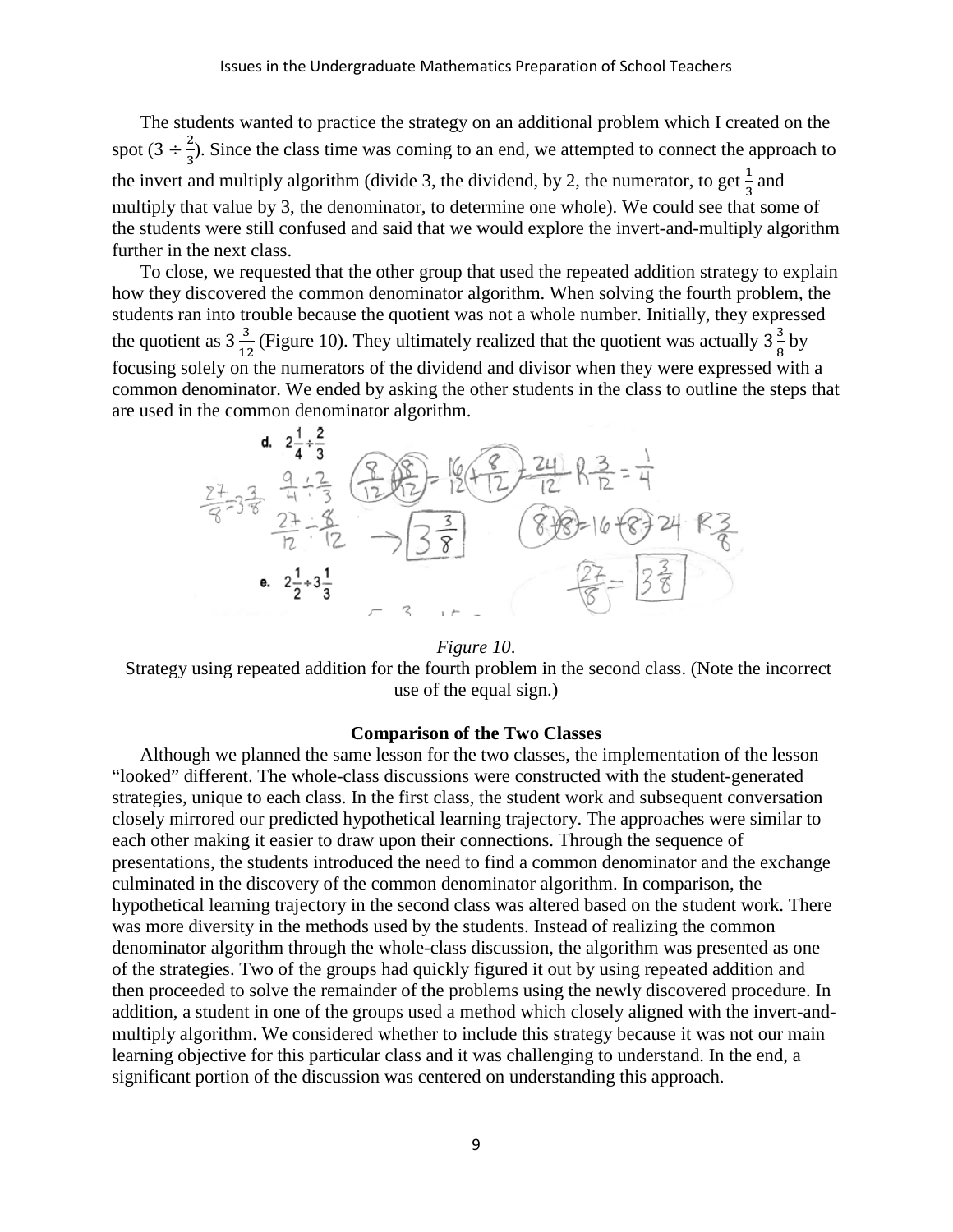After reflecting on the classes, the question remained: Were the two implementations of the lesson, in fact, different? On the surface, the answer was yes; the students used different strategies which directly affected the whole-class discussion as described in detail. To truly address the inquiry, we needed to first remember our objectives for the course and the class. Overall, we wanted the pre-service teachers to develop a conceptual understanding of the mathematics that they will be teaching. we also wanted the students to understand and use multiple strategies to solve problems (invented and traditional algorithms) and to comprehend why those approaches work. To achieve these goals, we expected the students to communicate their ideas with their group members and the class as a whole as well as evaluate their work and that of others. For the class, we wanted to the students to realize the common denominator algorithm for dividing fractions. Although this discovery came about differently, the two classes were alike in many ways. In both situations, the students solved division-of-fraction problems in a nontraditional manner, explained their ideas to others, and examined and compared multiple strategies. The larger objectives for the course were met and, in this sense, the classes were similar.

### **Follow-Up Discussion with Pre-Service Teachers**

Because this lesson was part of a course for pre-service teachers, we considered the challenges that we encountered in preparing for and conducting the class and thought about ways to support practitioners when teaching for understanding, an approach that might be outside of their comfort zone. As previously mentioned, through our instruction, we modeled methods that the students could use in an elementary classroom. The pre-service teachers experienced learning for understanding as students, but they must also understand this model of instruction from a teacher's perspective. Therefore, in the next class, we made pedagogical decisions explicit to the students.

To the pre-service teachers, it might appear as if we simply put five problems on a handout.We explained our process of preparing the lessons on division of fractions to dispel that myth. I sought out resources (e.g., Kribs-Zaleta, 2008; Van de Walle & Lovin, 2006; Warrington, 1997) about ideas on how to teach division of fractions and different ways that students thought about division-of-fraction problems, as Hiebert et al. (1997) suggested. Based on the literature, we selected five problems in a specific order to lead to our learning objective. In spite of our preparation, we was surprised by some of the strategies and acknowledged the vulnerability that we felt. The methods that we had not anticipated were now part of our, as well as the pre-service teachers', repertoire of how students think about division of fractions.

We also discussed with the pre-service teachers how we conducted the whole-class discussion. Hiebert et al. (1997) suggests that one of the roles of a teacher is to choose a sequence of tasks prior to a lesson. The role of the teacher changes during a lesson. In addition to observing and interacting with the students, the teacher also needs to make decisions about what students will present their strategies. "In doing so, the teacher reformulates and thereby implicitly legitimizes selected aspects of students mathematical contributions" (Cobb, Yackel, & Wood, 1992, p. 11). In comparison to choosing the tasks, this role can be more challenging because the teacher is making decisions in the moment and the student approaches might not be along the lines of the predicted hypothetical learning trajectory. As demonstrated in this article, each time a lesson is taught, the process of composing a whole-class discussion will change. As we chose the sequence of presentations, we considered the strategies to include, the order of the presentations, and my learning goals. we tried to incorporate all the groups' strategies into the